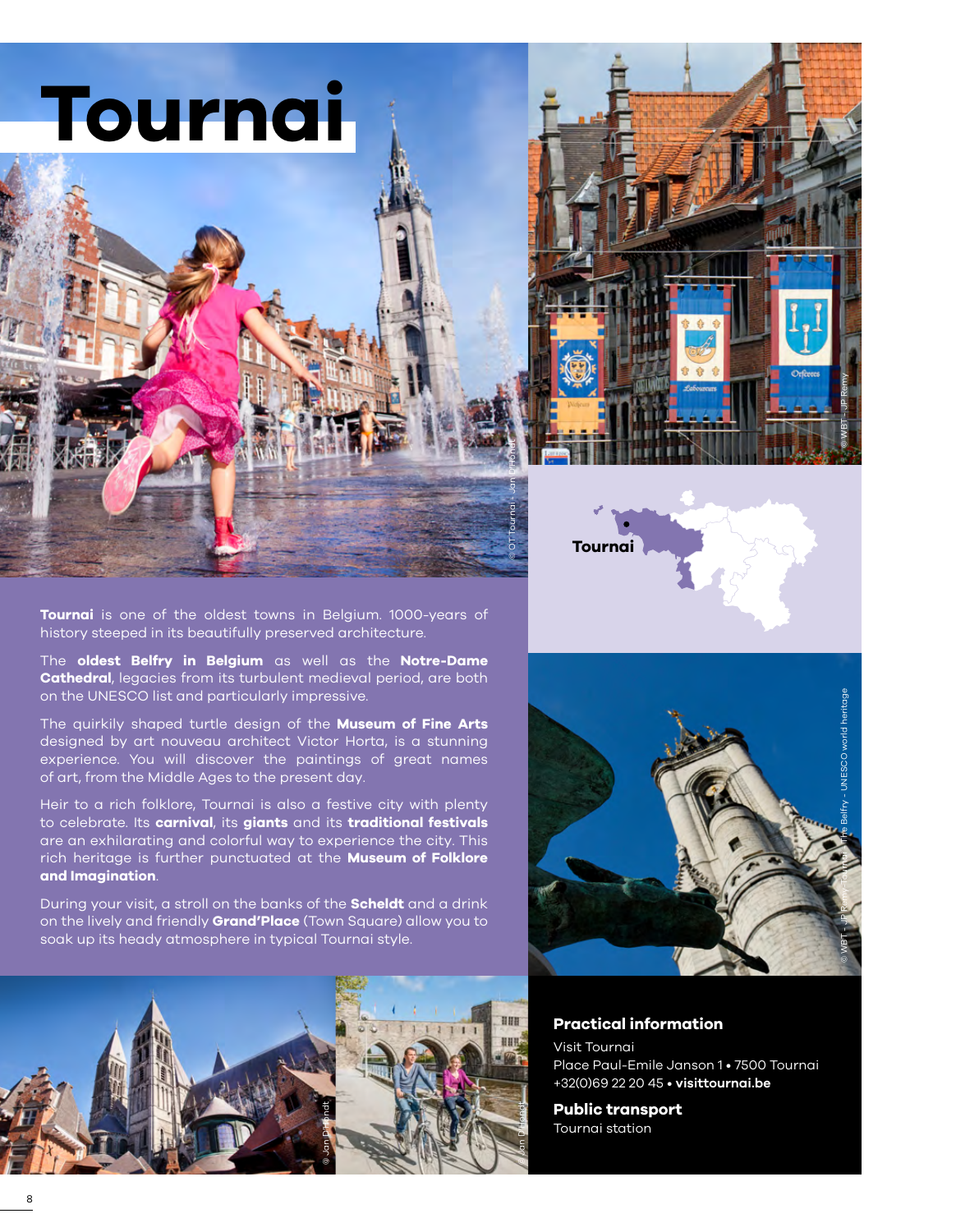# **Where to Stay**

#### **Floréal Le Panoramique (Holiday Residence)**

At the top of Mont-Saint-Aubert, ten minutes' drive from Tournai and overlooking a superb panorama, this holiday residence sits in an alluring and lustrous green setting. In its brand new brasserie, there is a copious menu offering tasty Belgian-French cuisine in relaxed surroundings. It's the ideal place to spend a family holiday or a weekend exploring the great outdoors with young children.

Place du Mont-Saint-Aubert 2 • 7542 Mont-Saint-Aubert **[florealgroup.be](https://www.florealgroup.be/page/mont-saint-aubert.html) Le Jardin du Marais (The Marais Garden)**

#### **Les Auberges de Jeunesse (Youth hostel)**

This atmospheric youth hotel was once an old music academy. Sitting right in the city centre, it has been completely renovated, retaining charming traces of its past like its beautiful 200-year-old tapestries. There's also a welcoming bar and restaurant on site.

Rue Saint-Martin 64 • 7500 Tournai

#### **Le Fort Rouge Apartments**

Situated at the foot of the Grand Place (Town Square) this new construction offers four original and comfortably furnished apartments. They all have a terrace or a balcony.

Rue de l'Yser 25 • 7500 Tournai **[lefortrouge.be](www.lefortrouge.be)**

#### **Alcantara Hotel**

This 3\* hotel is located in the heart of old Tournai right in the centre, a stone's throw from the Grand Place (Town Square) in a 17th century house with contemporary rooms in a chic colorful design.

Rue des Bouchers Saint-Jacques 2 • 7500 Tournai **[hotelalcantara.be](www.hotelalcantara.be)**

In a magical setting just 5 minutes from Tournai, three charming bedrooms to welcome guests are on offer. They also have a beautiful garden and a shared lounge as well as a private bathroom.

Drève du Marais 8 • 7503 Froyennes (Tournai) **[gitesdewallonie.be/fr/jardin-du-marais](https://gitesdewallonie.be/fr/jardin-du-marais)** 

## **[lesaubergesdejeunesse.be/tournai](www.lesaubergesdejeunesse.be/tournai) Au Natur'Ailes des Collines (Accommodation)**

This furnished 3-'Key' accommodation, 10 km from Tournai, is an eco-lodge built in natural materials and accessible to people with reduced mobility. It is a great starting point for many hiking and cycling tours. It offers an exceptional view of the 'Thimougies' mill and the surrounding marshes. It's a veritable 'Little House on the Prairie' Belgian style.

Rue Saucelle 1B • 7533 Thimougies (Tournai) **[aunaturailesdescollines.be/home](https://www.aunaturailesdescollines.be/home)**

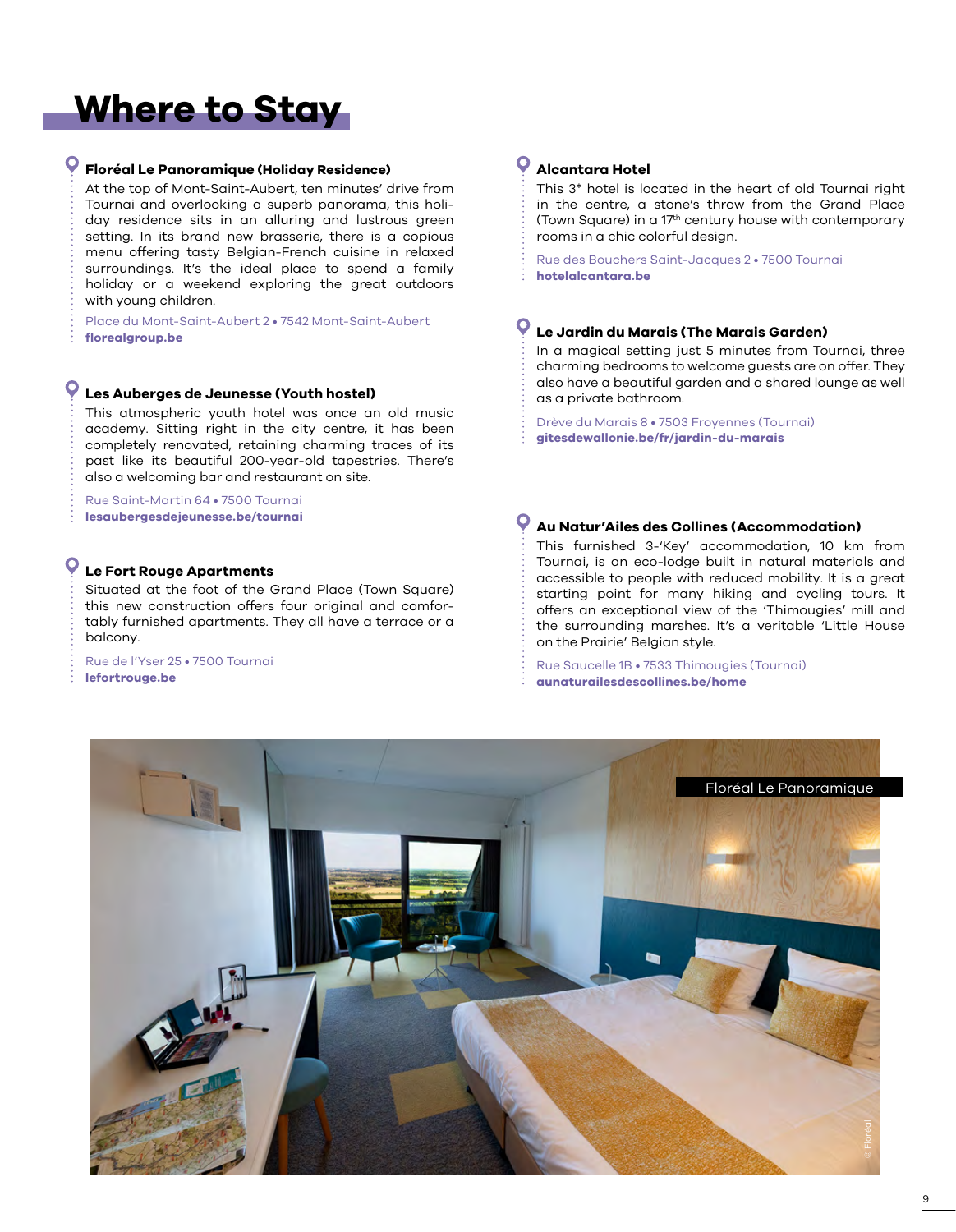

#### **<sup>1</sup> Musée des Beaux-Arts (Museum of Fine Arts)**

The Museum of Fine Arts building was the brainchild of the genius of Art Nouveau architect Victor Horta. It was designed to house the very rich collections bequeathed by its Belgian patron Henri Van Cutsem. The building itself is well worth a visit. The light-filled radiant rooms arranged around a central polygonal hall are joyous. The collections, for their part, offer visitors a comprehensive approach to the history of pictorial production from the 15<sup>th</sup> century to the present day. They include in particular treasures signed Roger van der Weyden, Manet, Monet, Seurat, Ensor and Van Gogh.

Rue de l'Enclos Saint-Martin 3 • 7500 Tournai **[mba.tournai.be](www.mba.tournai.be)**

#### **<sup>2</sup> Cathédrale Notre-Dame (Notre-Dame Cathedral)**

The cathedral with five bell towers is a true jewel of medieval architecture recognized by UNESCO. Its dimensions are impressive: 134 m long and 67 m wide at the level of the transept. The tallest towers are 83 m. The nave and the transept were built in the 12<sup>th</sup> century in a Romanesque style, while the choir area, completed in 1254, is in Gothic style. It has been the subject of an in-depth restoration for several years but remains open. The Treasure Room (there is an entrance fee) reveals magnificent pieces of goldsmith's work.

Place de l'Evêché 1 • 7500 Tournai **[cathedrale-tournai.be](https://www.cathedrale-tournai.be)**

#### **<sup>3</sup> Le Beffroi (Belfry of Tournai)**

This Belfry, recognized by UNESCO, is 'the' oldest in Belgium. Tournai became an independent power early on which was a rare occurrence in the region. This explains the early construction of this symbol of urban freedom, at around the end of the 12<sup>th</sup> century. It has had many guises and lives serving as a watchtower, prison, bell tower, town hall. At the top of its 257 steps, you'll discover a breathtaking panorama of the town and its surroundings. Information panels explain its interesting history.

Vieux Marché aux Poteries • 7500 Tournai **[visittournai.be](https://www.visittournai.be/impressionnant/beffroi/)**

#### **<sup>4</sup> Musée de Folklore et des Imaginaires**

All aspects of Tournai's life from 1800 to the present day are illustrated in this museum: ancient crafts, hobbies, religion, folklore, fashion... It presents a large collection of objects and reconstructions of the way people lived and worked. Plunge into Tournai's past and meander between a pharmacy, a school, a travelling chip shop and a cabaret. Don't miss the large relief map of the city dating from 1701.

Réduit des Sions 36 • 7500 Tournai **[mufim.tournai.be](https://mufim.tournai.be/)**